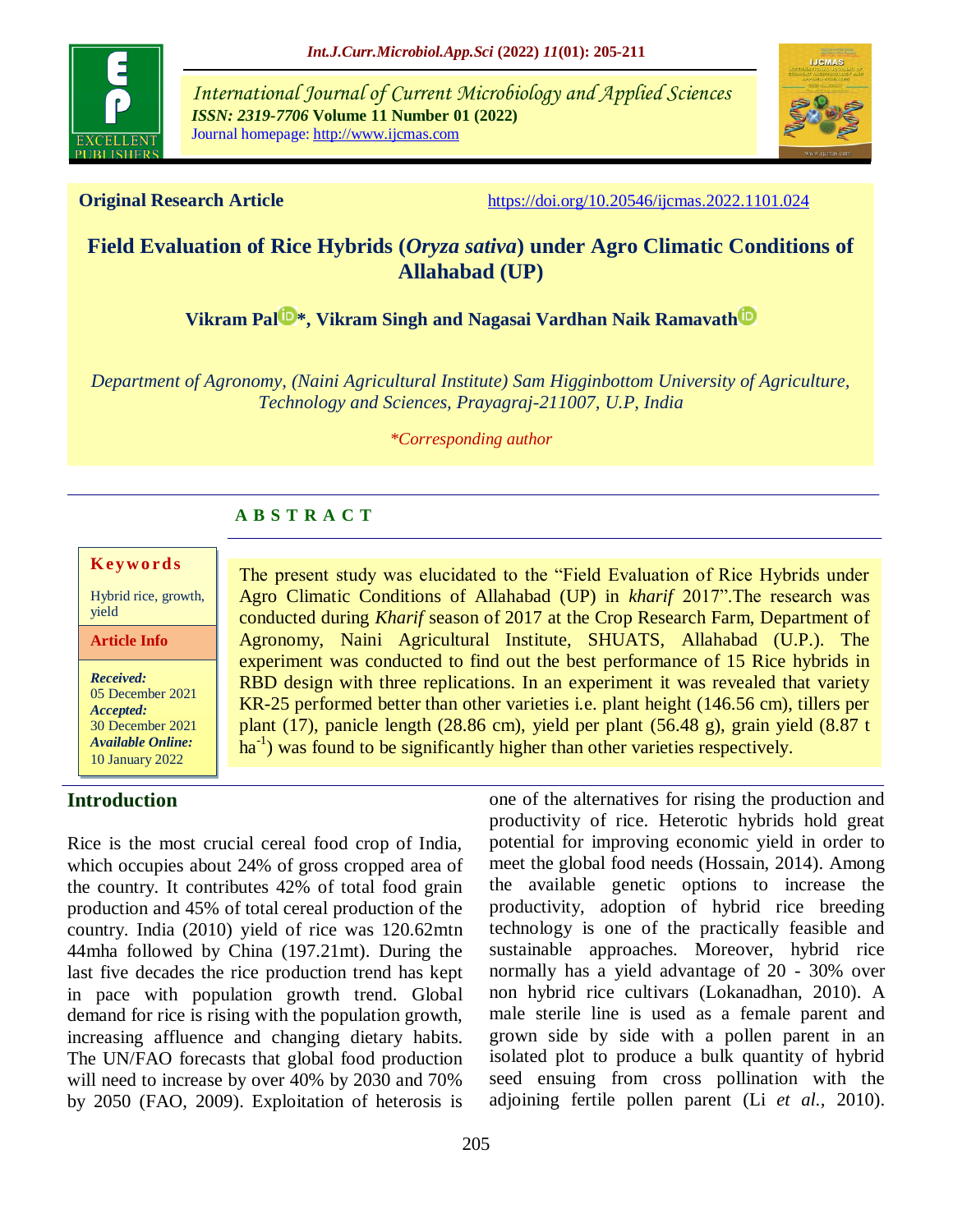Chinese rice scientists started breeding hybrid rice only after discovery of a "wild abortive" (WA) source of cytoplasmic male sterility (CMS) in a wild rice in 1970. Over the past three decades, the technology has helped China to achieve food security (Kobayashi, 2007).

## **Materials and Methods**

The experiment was carried out during *Kharif*  season of 2017 at Crop Research Farm, Department of Agronomy, Naini Agricultural Institute, SHUATS, Prayagraj (U.P.) which is located at  $25^{0}$ 24' 42" N latitude,  $81^{0}$  50' 56" E longitude and 98 m altitude above the mean sea level. Different crops grown in successive years and seasons in the experimental field were recorded for the last 5 years to get an idea about the different species grown. The experimental field was ploughed with the help of tractor drawn plough followed by two harrowing and planking. After this flooding and puddling operation was carried out with help of rotavator after that the 15 Rice hybrid seeds were first tested for germination in the laboratory of Agronomy Department, SHUATS, Allahabad. Ten seeds for each variety were taken for germination test. Germination test was done using filter paper and petridish under laboratory condition and Twenty-one to twenty four days old seedlings were taken out from the nursery and transplanting was done manually maintaining of spacing of 20 x 10 cm.

Dose of fertilizer application basal dose of fertilizer was applied just before last puddling on 08 July, 2017, Half dose of nitrogen and full dose of phosphorus and potassium followed by two topdressings of  $1/4^{\text{th}}$  dose of nitrogen on 31/07/2017 (23 DAT) &23/08/2017 (50 DAT) The experiment was conducted in Randomized block design consisting of 15 treatments combinations with 3 replications and was allocated randomly in each replication The data recorded during the course of investigation was subjected to statistical analysis by "Analysis of variance technique". The significant and non-significant treatment effects were judged with the help of 'F' (variance ratio) table. The

significant differences between the means were tested against the critical difference at 5% probability level. For testing the hypothesis,

#### **Results and Discussion**

The results obtained from the experiment are discussed here under field Evaluation of Rice Hybrids under Agro Climatic Conditions of Allahabad (UP) In *Kharif* season the Plant heightwas recorded at 20, 40, 60 and 80 DAT. It was found to be significant from 60 and 80 DAT while, 60 and 80 DAT it was found to be non-significant. At 20 DAT, highest plant height (16.90 cm) was recorded with the rice hybrid  $KR-19(T_9)$  though non-significant. At 40 DAT, highest plant height (33.31cm) was recorded with the rice hybrid KR- $13(T_3)$  though non-significant At 60 DAT, highest plant height (91.25 cm) was recorded with the rice hybridKR-21  $(T_{11})$  which was found to be statistically at per with KR-12  $(T_2)$ , KR-13  $(T_3)$ , KR-15 (T<sub>5</sub>), KR-16 (T<sub>6</sub>), KR-17 (T<sub>7</sub>), KR-19 (T<sub>9</sub>), KR-20  $(T_{10})$  and KR-25  $(T_{15})$ . At 80 DAT, highest plant height (114.09 cm) was recorded with the rice hybrid KR-23  $(T_{13})$  which was found to be statistically at per with KR-11  $(T_1)$ , KR-20  $(T_{10})$ , KR-21  $(T_{11})$ , KR-22  $(T_{12})$ . The increase in plant height might be due to the genetic makeup of the variety.

Similar results have also been reported by Haque *et al.,* (2015). The Number of tillers was recorded at 40, 60 and 80 DAT. It was found to be significant from 20 to 80 DAT. At 20 DAT, highest Number of tillers (14.33) was recorded with the rice hybrid KR- $24(T_{14})$  though non-significant. At 60 DAT, highest Number of tillers (10.70) and (10.43) was recorded with the rice hybrid KR-24  $(T_{14})$  and KR-16  $(T_6)$ which was found to be statistically at per with KR-26 (T<sub>6</sub>), KR-28 (T<sub>8</sub>), KR-31 (T<sub>11</sub>), KR-32 (T<sub>12</sub>), KR-33  $(T_{13})$ , and KR-34  $(T_{14})$ . At 80 DAT highest Number of tillers (8.87) was recorded with the rice hybrid  $KR-22(T_{12})$  though non-significant. The significant differences could be attributed to their varietal differences and to environmental adaptability. The significant differences could be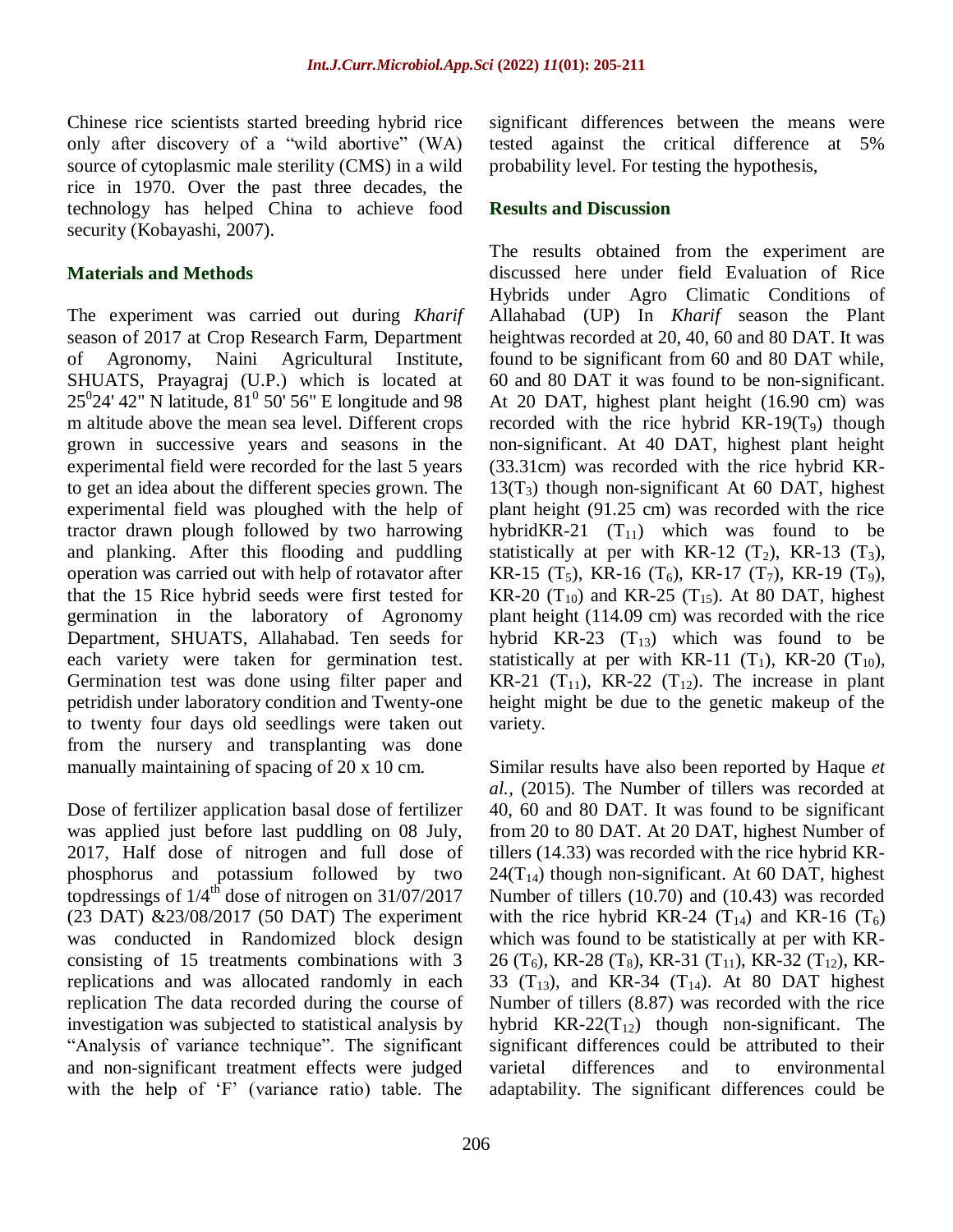attributed to the fact that high yielding varieties (variety KR-39) have relatively high tillering capacity. Similar results have also been reported by Yadav *et al.,* (2004)

The Plant dry weight was recorded at 20, 40, 60 and 80 DAT. 20, 40, 60 and 80 DAT it was found to be non-significant. At 20 DAT highest plant dry weight (2.95) was recorded with the rice hybrid KR-25  $(T_{15})$  though non-significant. At 40 DAT, highest plant dry weight (12.46) was recorded with the rice hybrid KR-19  $(T_9)$  though non-significant. At 60 DAT, highest plant dry weight (29.57) was recorded with the rice hybrid KR-23  $(T_{13})$  though nonsignificant. At 80 DAT, highest plant dry weight (40.75) was recorded with the rice hybrid KR-12  $(T_2)$  though non-significant. The dry matter accumulation depends upon the photosynthesis and respiration rate, which finally increases the plant growth with respect to increased plant height, leaf area and tillers  $\text{hill}^{-1}$  etc. Thus, the treatment which attained maximum growth, also accumulated higher dry matter similar result have also been reported by Senthil Kumar (2016) The Crop growth ratewas recorded at 0-20, 20-40, 40-60 and 60-80 DAT though non- significant.

The percentage increase in CGR for21July transplanting over 22 July transplanting is due to prevalence of low temperature coupled with less humidity at the reproductive stage or at flag leaf stage which might have reduced the yield as compared to earlier planting. The availability of ample supply of nutrients especially nitrogen through foliar feeding may be the reason for the better performance with regard to CGR. Similar results have also been reported by Yadav *et al.,* (2004). The Relative growth rate was recorded at 0- 20, 20-40, 40-60 and 60-80 DAT though nonsignificant. The percentage increase in RGR due to low temperature coupled with less humidity at the reproductive stage or at flag leaf stage might have reduced the yield. These results confirm the findings of (Yadav *et al.,* 2004). The data pertaining to days to 50% flowering clearly shows that significantly minimum days to 50% flowering was recorded

under variety KR-14  $(T_4)$  while the maximum days to 50% flowering was recorded under variety KR-18  $(T_8)$ . Day to 50% flowering was due to faster growing nature of the variety (KR-14), which attains the shortest days to reach the 50% flowering stage. Crop matures after 30 days to 50% flowering. However, the other reason might be due to the inherent character of variety (KR-14) to take minimum days to 50% flowering Heritability is a measure of extent of phenotypic variation caused by the action of genes. In the present study high heritability was observed for traits *viz*., plant height, number of spikelets panicle<sup>-1</sup>, days to  $50\%$ flowering, similar results have also been reported by Haque *et al.,* (2015). The data pertaining to days to maturity clearly shows that significantly minimum days to maturity was recorded under variety KR-23  $(T_{13})$  while the maximum days to maturity was recorded under variety KR-18  $(T_8)$ . Day to maturity was due to faster growing nature of the variety (KR-23), which attains the shortest days to reach the maturity stage. Crop mature after 30 days to 50% flowering. However, the other reason might be due to the inherent character of variety (KR-23) to take minimum days to maturity. Heritability is a measure of extent of phenotypic variation caused by the action of genes. In the present study high heritability was observed for traits *viz*., plant height, number of spikelet panicle<sup>-1</sup>, days to maturity, similar results have also been reported by Haque *et al.,* (2015) The data showed that the significant and highest tillers meter<sup>-2</sup>was found in treatment  $(T_1)$  KR-11. However, treatment  $(T_{15})$  KR-25 was found to be statistically at par with  $(T_1)$  KR-11. There was significant difference in number of tillers meter<sup>-2</sup> among varieties. However, maximum number of tillers meter<sup>2</sup> (378.67) was recorded in variety KR-11 (T<sub>1</sub>). Similar results have also been reported by Yadav *et al.,* (2004)

The significant differences could be attributed to the fact that high yielding varieties have relatively high tillering capacity Yadav *et al.,* (2004) The maximum panicle length hill<sup>-1</sup> (30.17 cm) was recorded under variety KR-13  $(T_3)$ . The nitrogen level exerted nonsignificant effect of on panicle length in hybrid rice.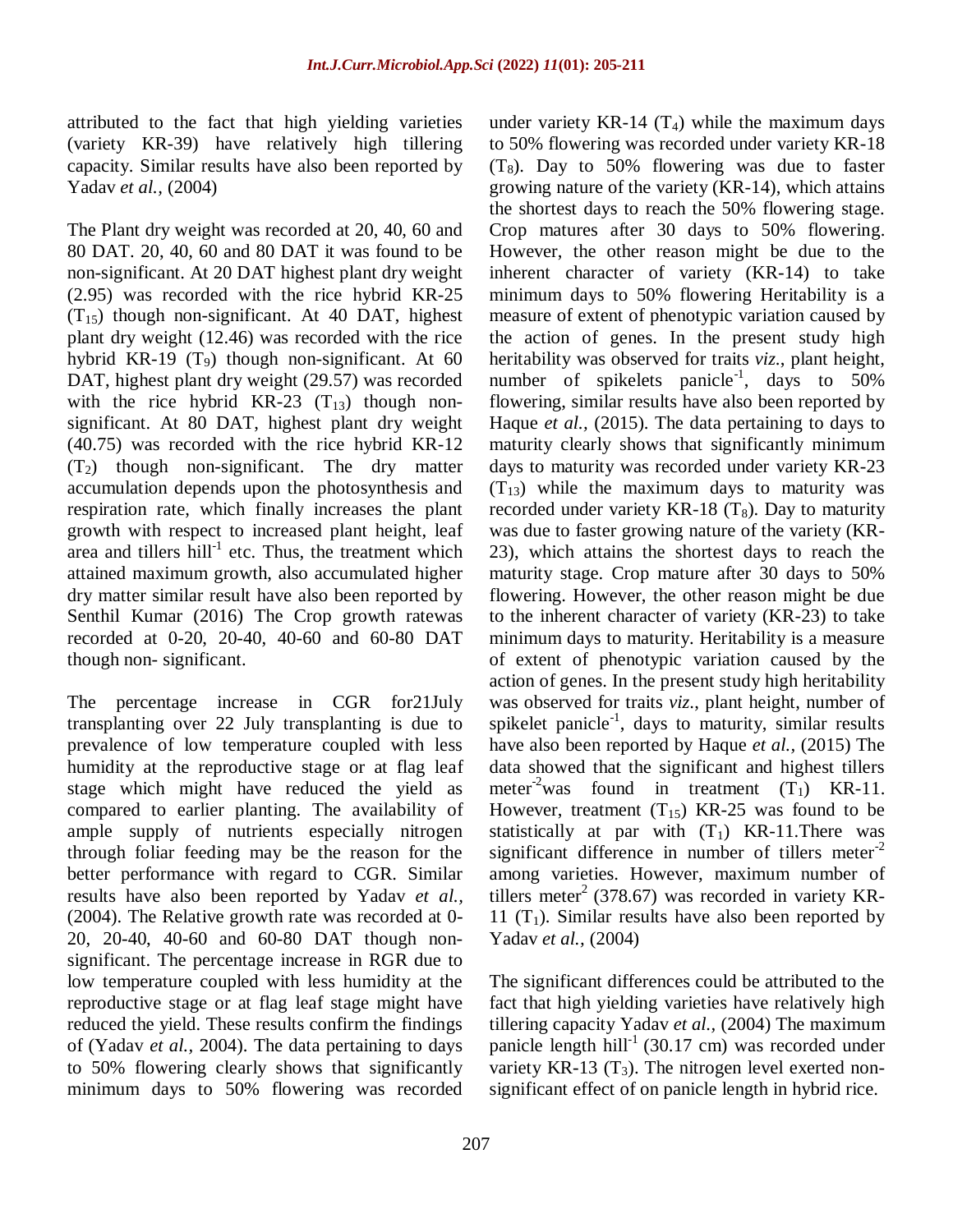| <b>Treatments</b> | <b>Rice</b><br><b>Hybrid</b> | Plant height (cm) |               |                     |              |                           | Number of tillers hill <sup>-1</sup> |            | Days to<br>50%   | Day to   |                | <b>Panicle</b> |
|-------------------|------------------------------|-------------------|---------------|---------------------|--------------|---------------------------|--------------------------------------|------------|------------------|----------|----------------|----------------|
|                   |                              | 20                | <b>40 DAT</b> | <b>60 DAT</b><br>80 |              | <b>60 DAT</b><br>$40$ DAT |                                      | 80         | <b>Flowering</b> | maturity | <b>Tillers</b> | length         |
|                   |                              | <b>DAT</b>        |               |                     | <b>DAT</b>   |                           |                                      | <b>DAT</b> |                  |          | $m^{-2}$       | (cm)           |
| $T_1$             | <b>KR-11</b>                 | 16.01             | 27.78         | 71.65               | 103.86       | 10.40                     | 7.13                                 | 6.87       | 57.17            | 98.67    | 378.67         | 27.00          |
| T <sub>2</sub>    | <b>KR-12</b>                 | 15.01             | 31.80         | 85.83               | 101.40       | 10.87                     | 7.87                                 | 7.06       | 59.32            | 98.33    | 334.33         | 27.53          |
| $T_3$             | <b>KR-13</b>                 | 14.10             | 33.31         | 86.75               | 95.51        | 9.13                      | 7.33                                 | 6.67       | 59.10            | 103.00   | 366.40         | 30.17          |
| T <sub>4</sub>    | <b>KR-14</b>                 | 15.07             | 28.81         | 74.70               | 97.90        | 11.00                     | 8.23                                 | 7.95       | 56.16            | 98.67    | 353.33         | 28.37          |
| $T_5$             | <b>KR-15</b>                 | 16.60             | 33.27         | 86.53               | 98.40        | 9.87                      | 8.53                                 | 7.70       | 62.12            | 98.85    | 337.33         | 28.40          |
| $T_6$             | <b>KR-16</b>                 | 16.10             | 30.19         | 87.12               | 102.33       | 13.47                     | 10.43                                | 8.13       | 67.84            | 108.67   | 258.93         | 27.67          |
| T <sub>7</sub>    | <b>KR-17</b>                 | 16.13             | 30.33         | 85.43               | 96.47        | 10.07                     | 8.30                                 | 8.00       | 86.43            | 102.67   | 367.33         | 26.13          |
| $T_8$             | <b>KR-18</b>                 | 15.52             | 31.90         | 72.40               | 97.01        | 10.40                     | 7.87                                 | 6.13       | 88.19            | 116.33   | 325.33         | 29.03          |
| T <sub>9</sub>    | <b>KR-19</b>                 | 16.90             | 28.80         | 86.24               | 92.07        | 10.53                     | 9.10                                 | 8.64       | 66.89            | 108.33   | 320.67         | 27.03          |
| $T_{10}$          | <b>KR-20</b>                 | 15.18             | 32.67         | 85.93               | 107.05       | 8.33                      | 7.50                                 | 7.97       | 65.49            | 98.94    | 289.67         | 28.33          |
| $T_{11}$          | <b>KR-21</b>                 | 15.50             | 31.80         | 91.25               | 110.08       | 10.67                     | 9.23                                 | 8.07       | 59.46            | 99.67    | 340.67         | 26.93          |
| $T_{12}$          | <b>KR-22</b>                 | 15.40             | 29.23         | 89.27               | 104.38       | 12.67                     | 9.23                                 | 8.87       | 67.01            | 107.00   | 338.67         | 27.40          |
| $T_{13}$          | <b>KR-23</b>                 | 15.00             | 30.70         | 75.45               | 114.09       | 9.20                      | 8.03                                 | 7.79       | 68.43            | 98.00    | 371.73         | 26.13          |
| $T_{14}$          | <b>KR-24</b>                 | 13.73             | 26.35         | 75.74               | 102.35       | 14.33                     | 10.70                                | 7.53       | 68.89            | 99.67    | 334.47         | 24.73          |
| $T_{15}$          | <b>KR-25</b>                 | 14.60             | 31.30         | 89.07               | 94.49        | 9.80                      | 8.20                                 | 7.33       | 66.53            | 102.00   | 376.20         | 27.00          |
| <b>F</b> test     |                              | <b>NS</b>         | <b>NS</b>     | S                   | <sub>S</sub> | <b>NS</b>                 | S                                    | <b>NS</b>  | S                | S        | S              | <b>NS</b>      |
| $SEd (\pm)$       |                              | 0.94              | 2.28          | 5.0                 | 5.16         | 1.72                      | 0.94                                 | 0.74       | 0.44             | 1.75     | 29.53          | 1.49           |
| $CD (P=0.05)$     |                              |                   |               | 10.24               | 10.56        | ٠                         | 1.92                                 | 1.51       | 0.90             | 3.59     | 60.49          |                |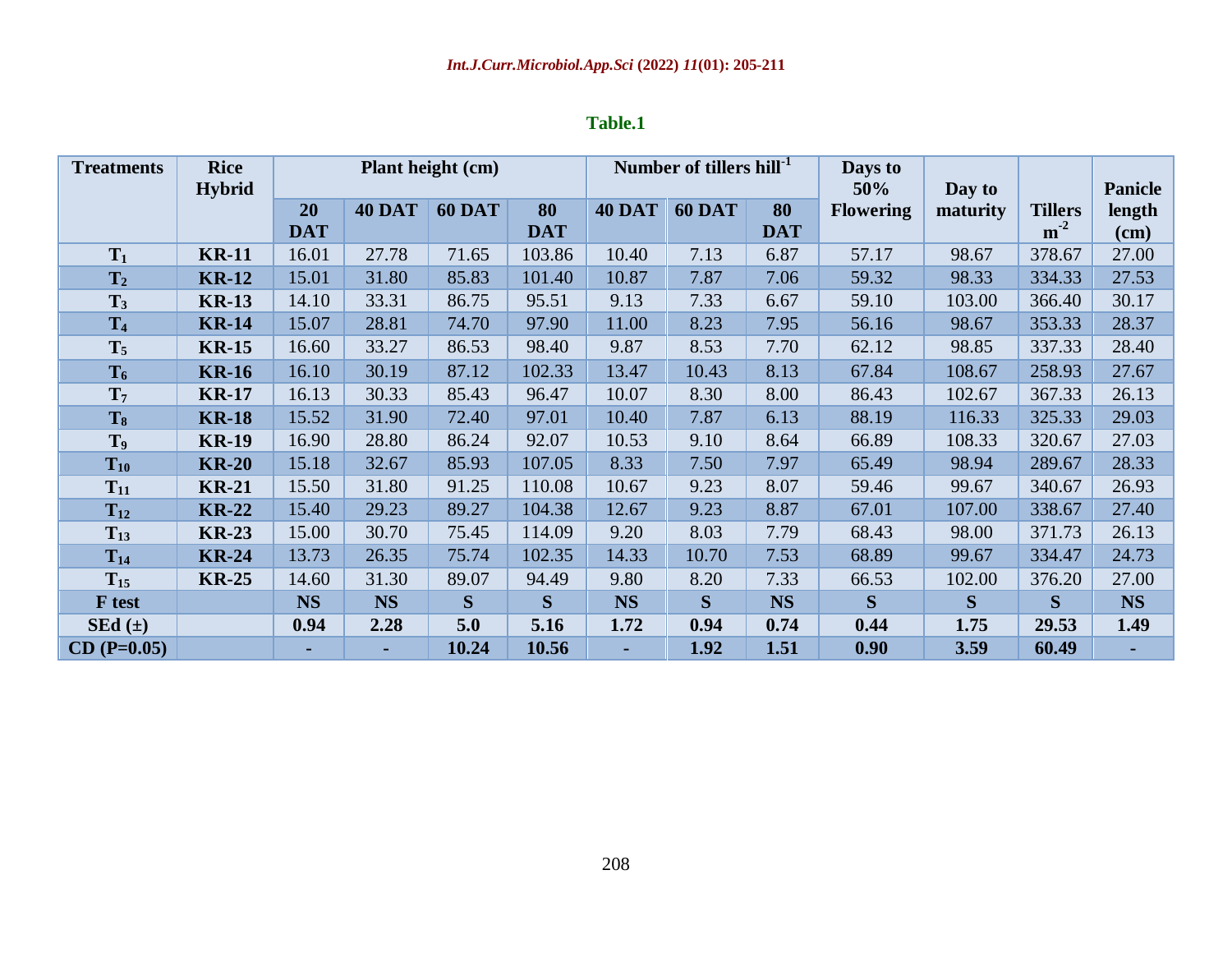| <b>Treatments</b> | <b>Rice</b>   | Plant dry weight (g) |               |            |            | Crop growth rate $(g m^2 day^{-1})$ |           |               |             | Relative growth rate (mg $g^{-1}$ day <sup>-1</sup> ) |                |             |             |
|-------------------|---------------|----------------------|---------------|------------|------------|-------------------------------------|-----------|---------------|-------------|-------------------------------------------------------|----------------|-------------|-------------|
|                   | <b>Hybrid</b> |                      |               |            |            |                                     |           |               |             |                                                       |                |             |             |
|                   |               | 20                   | <b>40 DAT</b> | 60         | 80         | $\mathbf{0}$                        | $20-$     | $40-$         | 60-80       | $0 - 20$                                              | $20 - 40$      | $40 - 60$   | 60-80       |
|                   |               | <b>DAT</b>           |               | <b>DAT</b> | <b>DAT</b> | 20Days                              | 40Days    | <b>60Days</b> | <b>Days</b> | <b>Days</b>                                           | <b>Days</b>    | <b>Days</b> | <b>Days</b> |
| $T_1$             | <b>KR-11</b>  | 2.23                 | 11.02         | 28.77      | 38.92      | 5.58                                | 21.97     | 44.28         | 25.47       | 0.0399                                                | 0.1199         | 0.1677      | 0.1830      |
| T <sub>2</sub>    | <b>KR-12</b>  | 2.19                 | 11.42         | 29.46      | 40.75      | 5.48                                | 23.07     | 45.11         | 27.63       | 0.0391                                                | 0.1217         | 0.1691      | 0.1851      |
| $T_3$             | <b>KR-13</b>  | 2.37                 | 9.40          | 27.75      | 39.35      | 5.92                                | 17.58     | 45.88         | 28.93       | 0.0419                                                | 0.1119         | 0.1661      | 0.1835      |
| T <sub>4</sub>    | <b>KR-14</b>  | 2.47                 | 11.53         | 28.32      | 39.94      | 6.17                                | 22.66     | 41.97         | 29.05       | 0.0447                                                | 0.1214         | 0.1671      | 0.1843      |
| $T_5$             | <b>KR-15</b>  | 2.01                 | 9.61          | 29.25      | 39.23      | 5.03                                | 19.00     | 49.10         | 24.95       | 0.0345                                                | 0.1131         | 0.1687      | 0.1834      |
| $T_6$             | <b>KR-16</b>  | 2.36                 | 9.81          | 28.27      | 39.55      | 5.89                                | 18.64     | 46.14         | 28.21       | 0.0428                                                | 0.1141         | 0.1670      | 0.1838      |
| T <sub>7</sub>    | <b>KR-17</b>  | 2.37                 | 9.46          | 26.98      | 38.72      | 5.92                                | 17.73     | 54.97         | 29.33       | 0.0430                                                | 0.0667         | 0.1647      | 0.1828      |
| T <sub>8</sub>    | <b>KR-18</b>  | 2.41                 | 11.13         | 29.50      | 39.50      | 6.03                                | 21.81     | 45.91         | 25.01       | 0.0435                                                | 0.1199         | 0.1691      | 0.1838      |
| T <sub>9</sub>    | <b>KR-19</b>  | 2.04                 | 12.46         | 29.25      | 39.60      | 5.11                                | 26.03     | 41.99         | 25.87       | 0.0357                                                | 0.1260         | 0.1688      | 0.1838      |
| $T_{10}$          | <b>KR-20</b>  | 2.65                 | 12.11         | 27.09      | 38.35      | 6.63                                | 23.64     | 37.44         | 28.15       | 0.0478                                                | 0.1247         | 0.1649      | 0.1822      |
| $T_{11}$          | <b>KR-21</b>  | 2.83                 | 10.78         | 28.47      | 38.58      | 7.08                                | 19.87     | 44.22         | 25.28       | 0.0518                                                | 0.0927         | 0.1298      | 0.1401      |
| $T_{12}$          | <b>KR-22</b>  | 2.37                 | 10.48         | 27.95      | 37.60      | 5.92                                | 20.29     | 43.68         | 24.12       | 0.0430                                                | 0.0915         | 0.1224      | 0.1338      |
| $T_{13}$          | <b>KR-23</b>  | 2.63                 | 10.41         | 29.57      | 39.55      | 6.58                                | 19.43     | 47.90         | 24.96       | 0.0483                                                | 0.0966         | 0.1315      | 0.1384      |
| $T_{14}$          | <b>KR-24</b>  | 2.37                 | 9.54          | 28.99      | 39.64      | 5.93                                | 17.93     | 48.62         | 26.63       | 0.0427                                                | 0.0907         | 0.1245      | 0.1368      |
| $T_{15}$          | <b>KR-25</b>  | 2.95                 | 10.94         | 28.78      | 39.45      | 7.37                                | 19.98     | 44.60         | 26.68       | 0.0539                                                | 0.1189         | 0.1679      | 0.1837      |
| <b>F</b> test     |               | <b>NS</b>            | <b>NS</b>     | <b>NS</b>  | <b>NS</b>  | <b>NS</b>                           | <b>NS</b> | <b>NS</b>     | <b>NS</b>   | <b>NS</b>                                             | <b>NS</b>      | <b>NS</b>   | <b>NS</b>   |
| $SEd (\pm)$       |               | 0.30                 | 1.22          | 1.50       | 1.82       | $\blacksquare$                      | 0.01      | 0.06          | 0.11        |                                                       | $\blacksquare$ |             |             |
| CD<br>$(P=0.05)$  |               | ٠.                   |               | ۰.         |            | ٠                                   |           |               | ٠           |                                                       | $\blacksquare$ |             |             |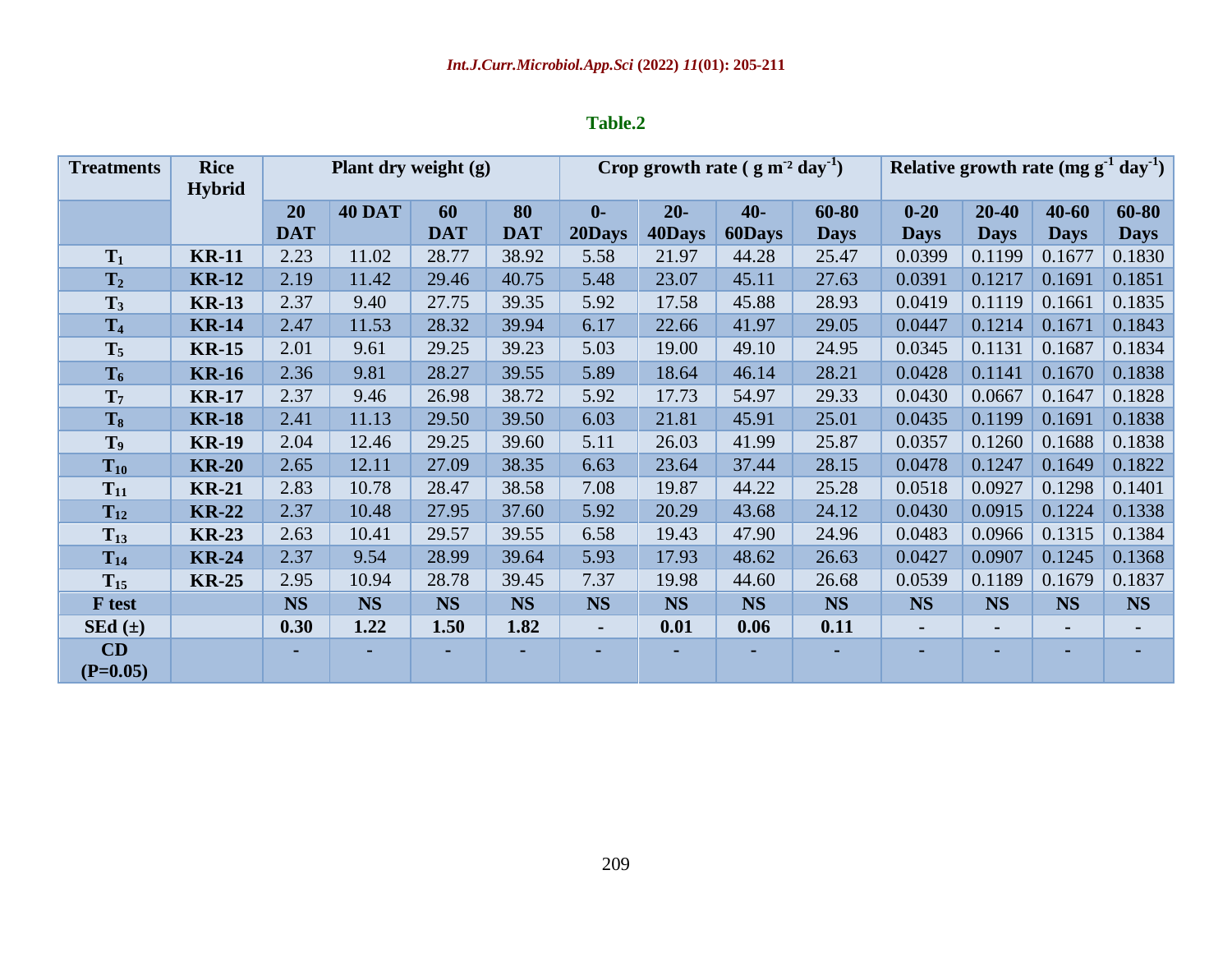The shortest panicle was registered by variety KR-24  $(T_{15})$  which is significantly different from the other varieties. The significant differences in panicle length among the hybrid rice varieties could be attributed to their genetic make-up. The results confirms the findings of Rahman *et al.,* (2013)

The highest significant number of filled grains panicle<sup>-1</sup> (283.95) was recorded under the treatment  $T_{15}$  (variety KR-25). However  $T_1$ ,  $T_3$  and  $T_{11}$ (KR-11, KR-13 and KR-21), were found to be significantly at par to treatment with  $T_{15}$ . The favourable reason might be that hybrid rice produces long roots and broad leaves that enable them to take up more nutrients and produce more grains.  $T_{15}$ (variety KR-25), is suited to existing climatic condition of the place especially during the grainfilling stage of the panicle development. Similar results have also been reported by Bhuiyan *et al.,* (2014).

The lowest unfilled grains (no.) panicle (24.33) recorded under the treatment  $T_2$  (KR-12), although the differences among the treatments was found to be significant. The reason might be that hybrid rice produces long roots and broad leaves that enable them to take up more nutrients and not produce more grains. Treatment  $T_{14}$ , KR-24(138.33), is unsuited to existing climatic condition of the place especially during the grain-filling stage of the panicle development. Similar results have also been reported by Bhuiyan *et al.,* (2014).

The significant and highest grain yield hill<sup>-1</sup> (50.70 g) was found in treatment  $T_{15}$  (KR-25) was recorded under the treatment  $T_{15}$  (variety KR-25). However  $T_2$ ,  $T_1$  and  $T_9$  (KR-12, KR-11 and KR-19), was found to be significantly at par to treatment with  $T_{15}$ . However, lowest grain yield hill<sup>-1</sup> (38.51 g) was found in treatment  $T_4$  (KR-14).

The higher grain yield under variety (KR-25) might be due to the optimum utilization of nutrient. The hybrids of short duration high yielding have the potential to give the maximum grain yield then rest of the varieties. The another reason of the high yield

of variety (KR-25) is due to the better growth attribute resulting to produce higher grain yield. Similar findings were reported by Ranjitha *et al.,* (2013). The data showed that the significant and highest grain yield  $(8.16 \text{ t} \text{ ha}^{-1})$  was found in treatment  $T_{15}$  (KR-25) and lowest grain yield (6.96t) ha<sup>-1</sup>) was found in treatment  $T_1$  (KR-11). In general biological yield per plant had highly significant positive correlation with plant height, days to maturity, filled grain per panicle and total number of grains per panicle. Grain yield per plant had highly significant positive correlation with plant height, panicle length, 1000-grain weight, harvest index, grain yield per plot, grain yield meter $2$  and with  $\frac{1}{2}$ grain yield hectare<sup>-1</sup>.

These results confirm the findings of (Rahman *et al.,*  (2013). The data showed that the significant and highest Harvest index (41.93%) was found in treatment  $T_{15}$ . However treatment (KR-25)  $T_{15}$  was found to be statistically at par with  $T_{14}T_8T_5T_1$ . The harvest index significantly increased in (KR-25) due to lower mortality percent of tillers in grain ratio and total biological yield. The variety KR-25 due to high mortality percent of tillers resulted reduced grain ratio and total biological yield. Similar results have been also reported by Yadav *et al.,* (2010).

Maximum benefit cost ratio (2.96) was recorded in the treatment  $T_{15}$  (variety KR-25) because of higher net return ( $\bar{\mathbf{\xi}}$  80711.58 ha<sup>-1</sup>) as also obtained by Fayez *et al.*, (2015) The net return ( $\bar{\epsilon}$  ha<sup>-1</sup>) of hybrid rice has been presented in table 4.12 the treatment  $T_{15}$  (variety KR-25) recorded the highest net return (80711.58). The cost of cultivation ( $\bar{\tau}$  ha- $<sup>1</sup>$ ) of hybrid rice is presented in the table 4.12 Cost</sup> of cultivation ( $\bar{\mathcal{A}}$  41111.75ha<sup>-1</sup>) was recorded in all treatments  $T_1$  to  $T_{15}$ . The cost. Of cultivation was higher due to cost of transplanting. The results confirm the findings of Haque *et al.,* (2015).

The gross return ( $\bar{\epsilon}$  ha<sup>-1</sup>) of hybrid rice has been presented in table 4.12 Maximum gross return  $(\bar{\mathcal{K}}$  126628.33 ha<sup>-1</sup>) was obtained from treatment  $T_{15}$ (variety KR-25) due to highest grain and straw yield.